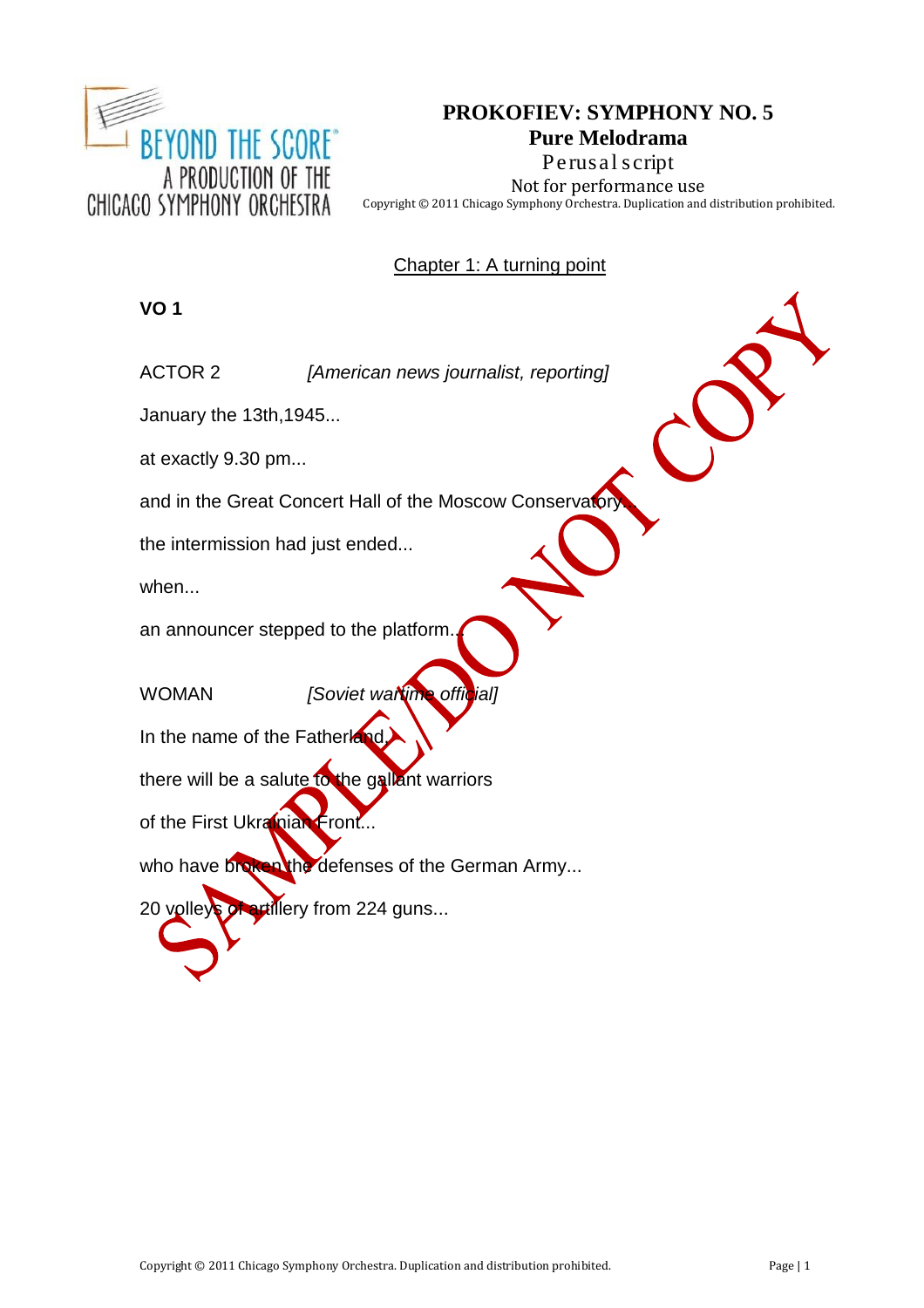# ACTOR 2 *[personal friend, remembering]*

Prokofiev had already mounted the podium...

His baton was raised...

There was silence...

*[embedded audio 1: distant artillery salute]* He... waited... and until the canon-fire ceased... he did not begin...

It was as if all of us... together... had reached a turning point...

**ME 1 Mvt 1, 0-** beat before fig 3

**VO 2**

**HISTORIAN** 

This was not the first turning-point in history.

at which Sergei Prokofiev had been present...

Nearly thirty years before...

PROKOFIEV *interrupting, mixing pride and amazement]* 

I was in Petrogra

when the first... February Revolution came...

and the Tsar was overthrown...

I went out into the streets to see the fighting...

hiding behind house-corners when the shooting came too close...

By summer... things died down a little...

and I moved into the countryside...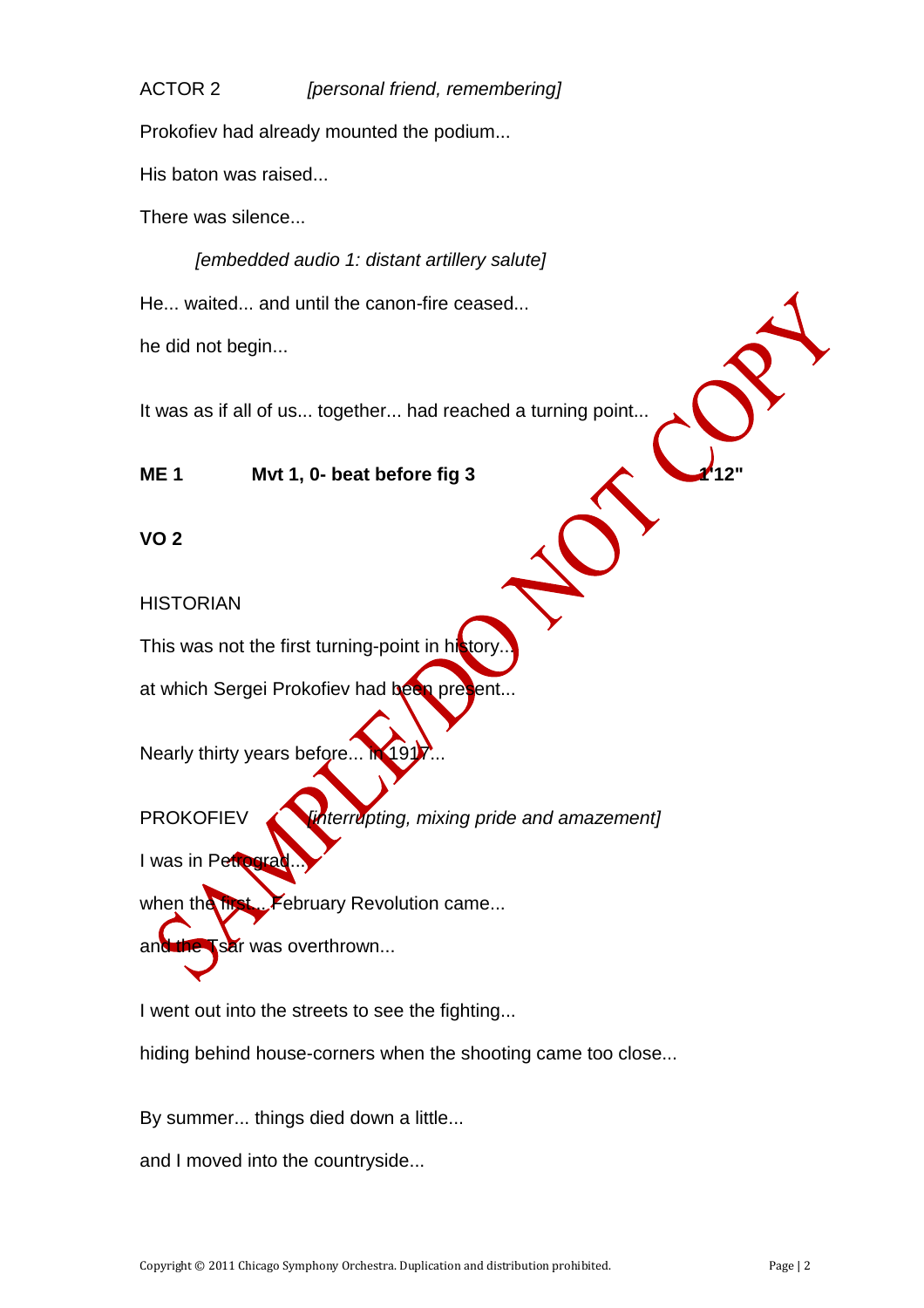to write a symphony in the classical style...

the sort of thing that Haydn might have thought of...

had he lived in our time...

#### **ME 2 Symphony No.1 (1917), Mvt 1, 0-fig 2 + 4 bars + downbeat 28"**

# **VO 3**

**HISTORIAN** 

A few months later... in October...

came another revolution...

Lenin and his Bolsheviks...

The young composer went to meet...

the newly appointed... 'Commissar for Enlightenment'

PROKOFIEV *[keen but nervous]*

Comrade Lunacharsky, I want to go abroad..

I need fresh air...

Of course

ACTOR 2 *[Bolshevik official, threatening]*

Don't you think there's plenty of fresh air...

here in our new Soviet Russia?

PROKOFIEV *[insisting]*

But I mean physical air... seas and oceans...

C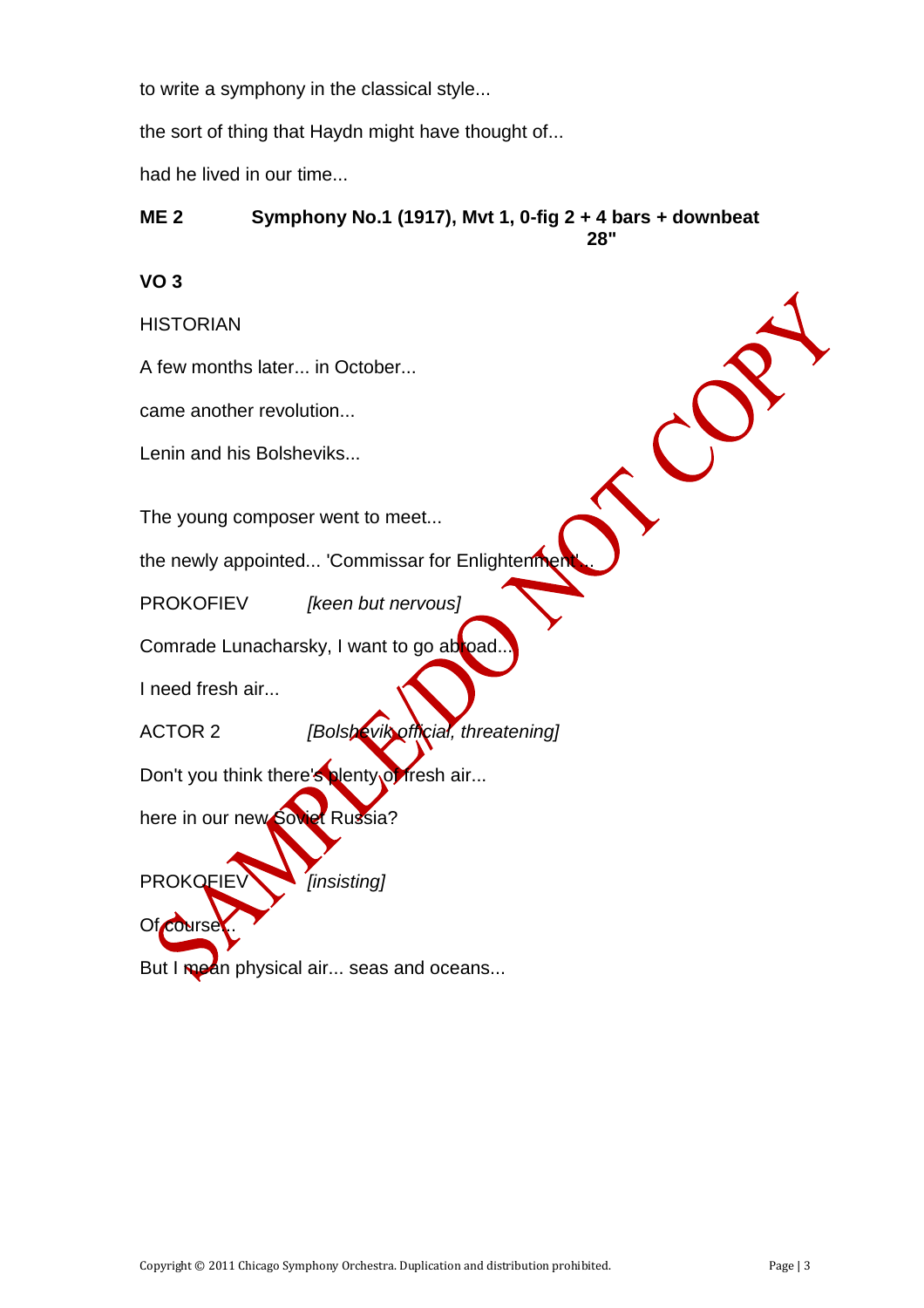# LUNACHARSKY

You are a revolutionary in music...

we are revolutionaries in life...

We should work together...

*[change of tone]*

But if you want to go to America...

I won't stand in your way...

*[embedded audio 2: steam train]*

PROKOFIEV *[remembering, in amazement]*

I took the train from Moscow...

we crossed the Urals...

then... Siberia...

Through the window, nothing but fores

Soldiers boarded our train.

to search for weapons, vodka and cocaine...

After sixteen days... we came to Vladivostok...

where I learned the enemy captured the railroad along which I just travelled...

So I slipped through on the very last train!

This journey is a fairy tale...!

*[embedded audio 3: ship's horn]*

CC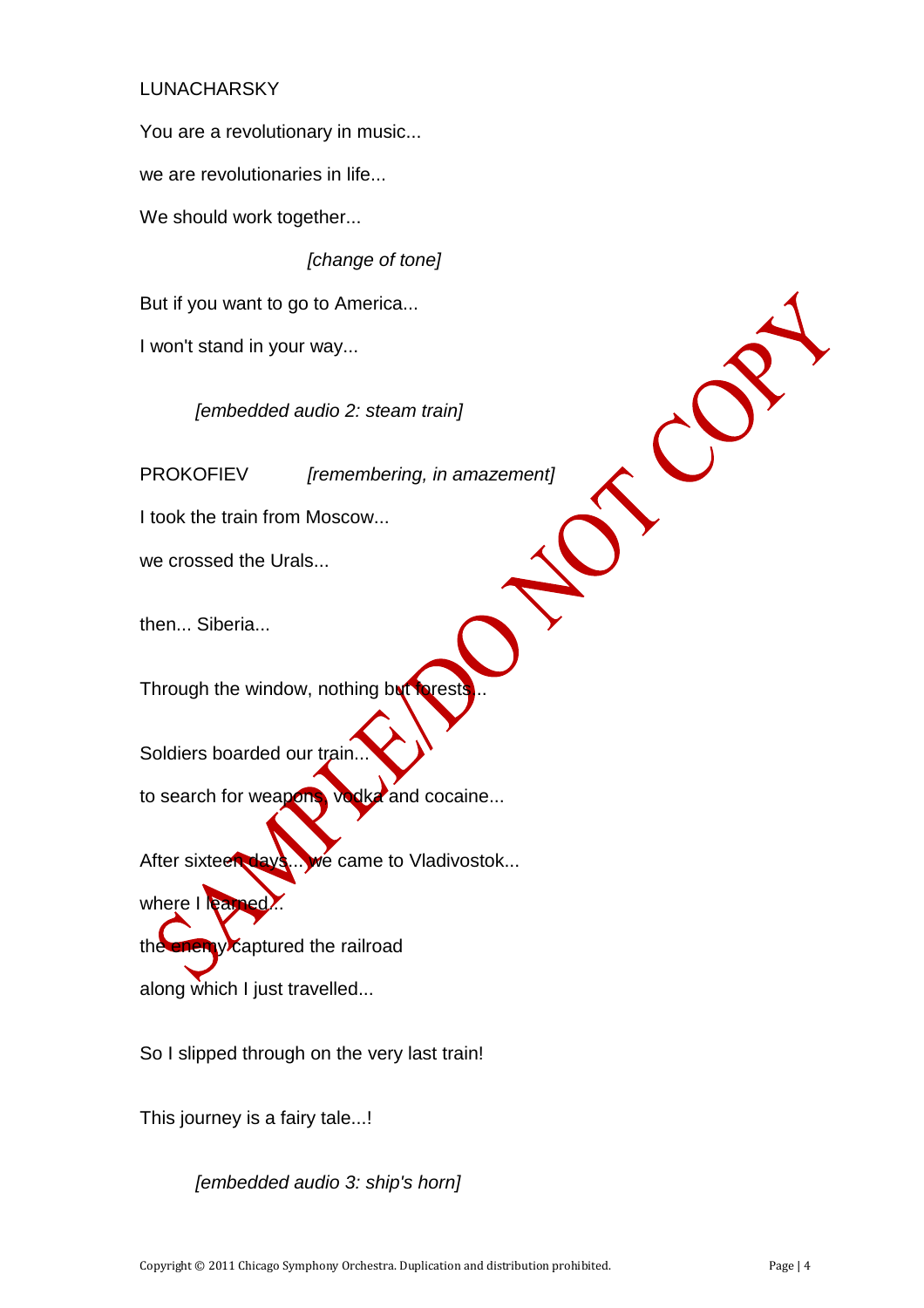#### **HISTORIAN**

On the 29th of May 1918, Prokofiev set sail for Japan...

By August the 13th... he was in Honolulu...

And finally... one week later... he arrived in San Francisco...

PROKOFIEV *[in excitement and irony]*

America...

The land of miraculous comfort... and gold dollars!

No ancient castles here...

#### **HISTORIAN**

He travelled northwards to Vancouver...

where he boarded another railroad...

the Canadian Pacific Express...

*[embedded audio 4: train*]

PROKOFIEV *[more excitement]*

We climbed higher and higher through the Rocky Mountains...

There were pine trees thick on every side...

Then back again...

across the border... into the USA...

This morning I saw Niagara!

#### **HISTORIAN**

And at last... New York...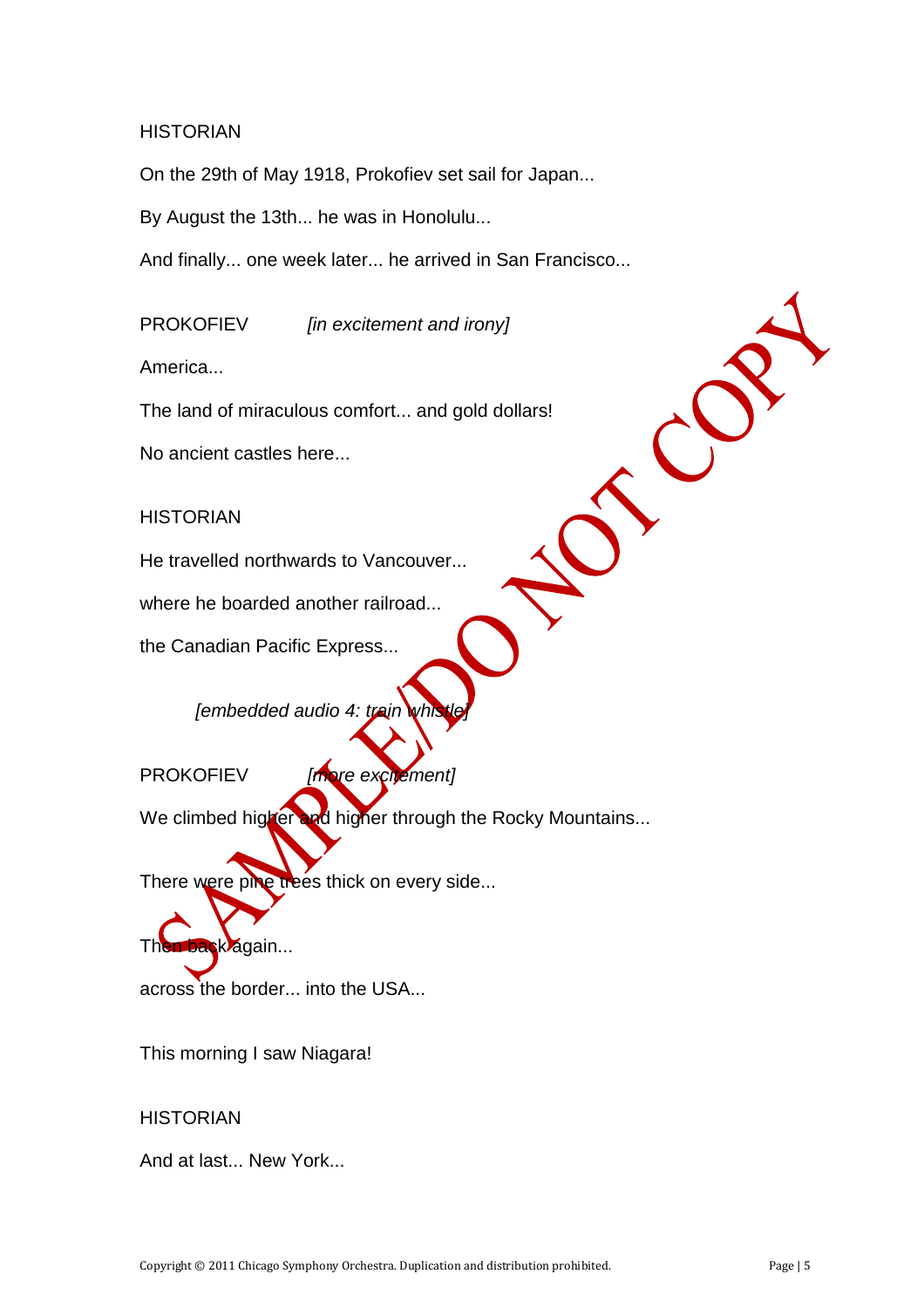PROKOFIEV *[with dry humor]* And in my pocket, 30 cents... enough for one coffee and a sandwich...

**HISTORIAN** 

He gave a piano recital...

his first concert in America...

*[embedded audio 5: Prokofiev playing]*

ACTOR 2 *[New York critic, awe-inspired]*

This blond-haired Russian giant...

this Bolshevik...

has fingers of steel, wrists of steel...

biceps, triceps and scapulae of steel...

**HISTORIAN** 

And his next performance.

was in Chicago... with the orchestra!

PROKOFIEV *[pride]*

I took seven curtain calls...

(I'm compling statistics while I'm here...

It's in the spirit of America...)

*[excitement]*

And... I've come back from Chicago to New York...

with a commission for an American opera...

# **ME 3 March from Love of 3 Oranges (1919), 0- fig 3 + 8 bars 53"**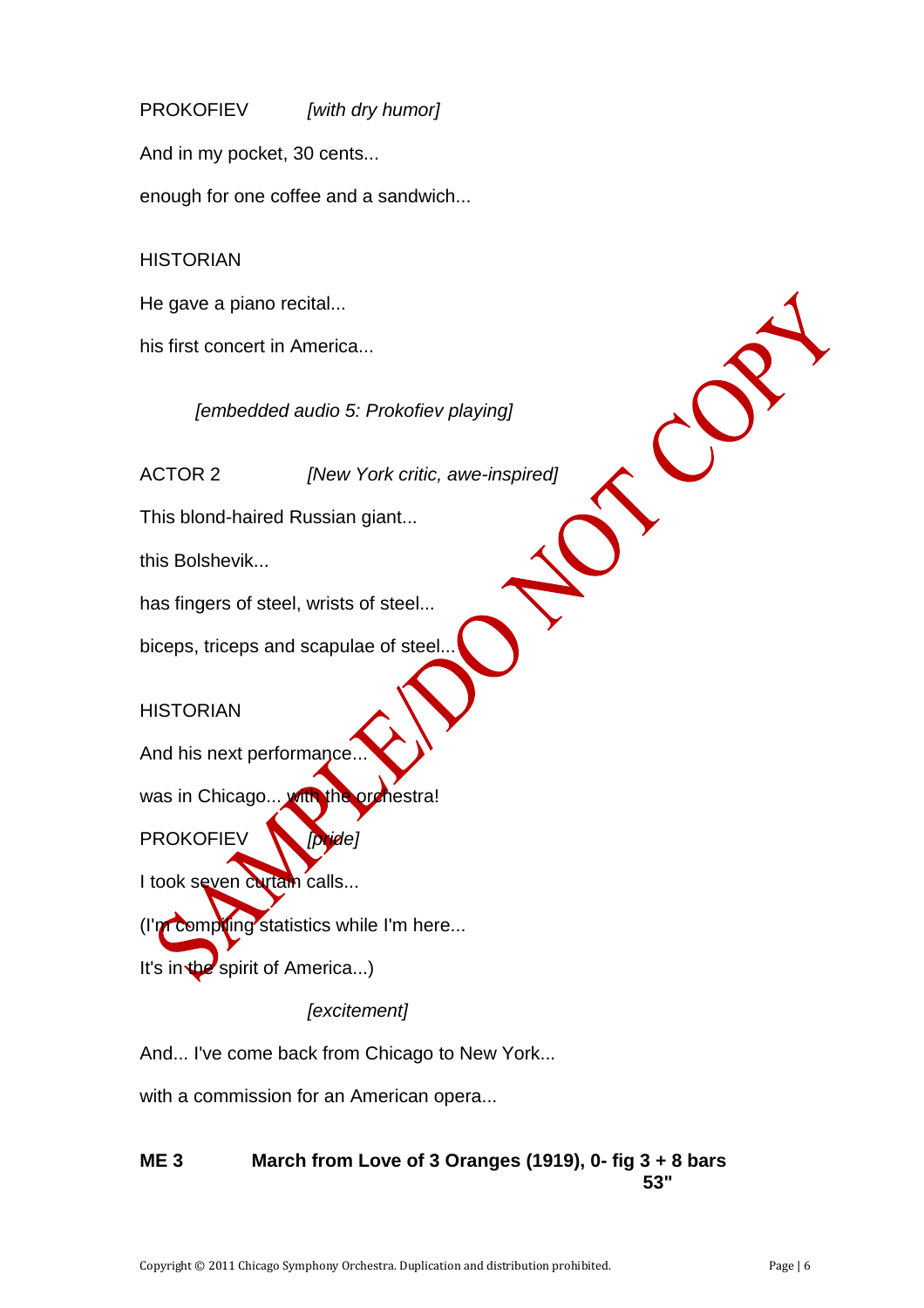# **VO 4**

PROKOFIEV *[numb despair, after so much excitement]*

My opera has been postponed...

and I have no more concerts...

*[mounting anger]*

I've been wandering Central Park...

thinking with cold fury of these wonderful American orchestras

indifferent to my music...

and the critics...

rejecting everything they do not understand.

*[confusion]*

I can't go home... Russia is in the grip of civil war...

I must stay here doing nothing in New York...

*[excitement at new idea]*

or find a way to

**ME 4 Symphony No.2 (1925), 0-fig2 + bar + downbeat 38"**

**VO 5**

PROKOFIEV *[pride and excitement]*

At last... they are staging my opera in Chicago...

and in magnificent style...

In two weeks, I'll be going to America!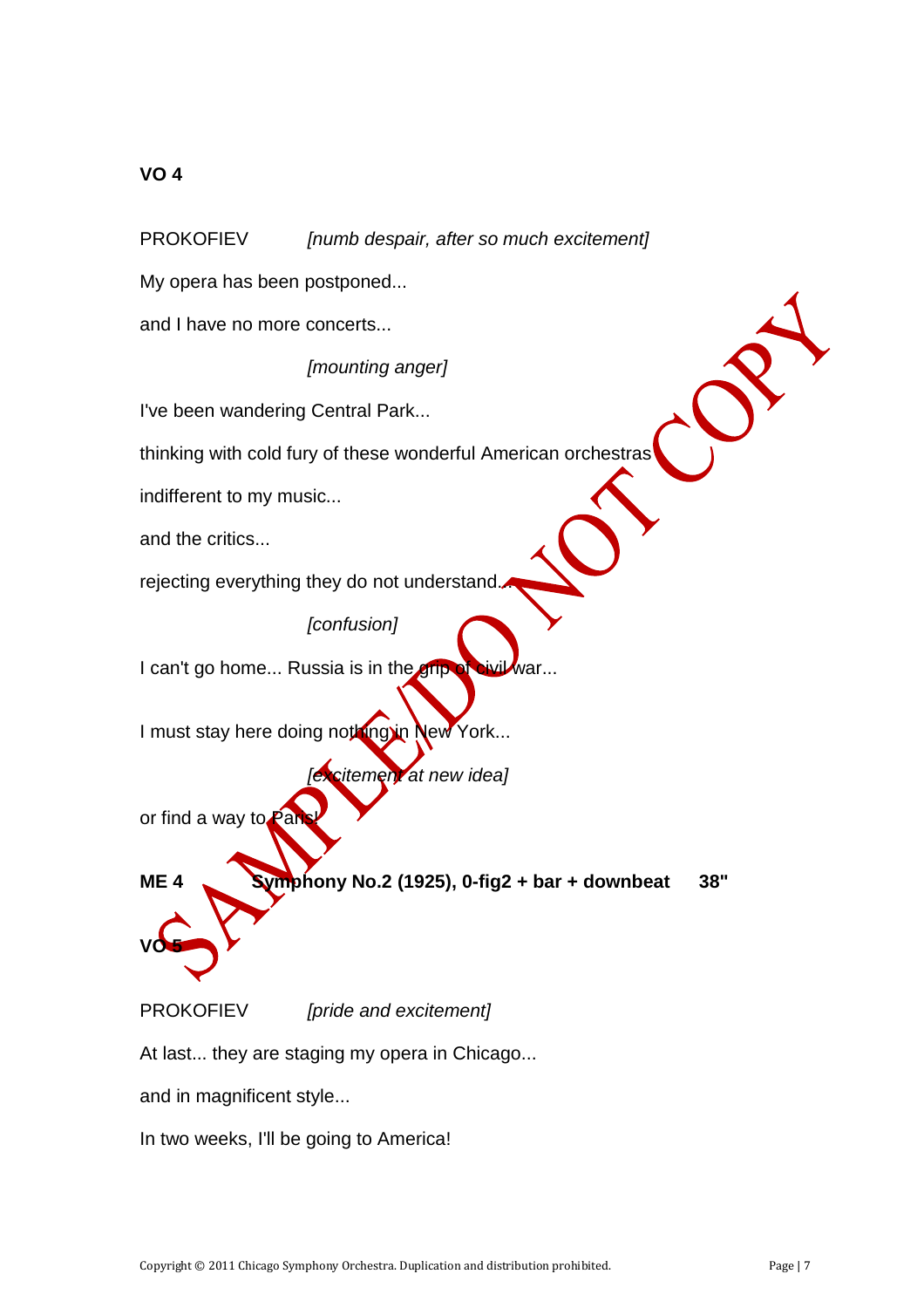#### *[thoughtfully, and stressing the opposite locations of the United States and Russia]*

Meanwhile, my friends keep urging me to visit Russia...

**HISTORIAN** 

21st of January 1927

PROKOFIEV *[pride at his success]*

As I walked into the Great Hall of the Moscow Conservatory...

the orchestra played a fanfare...

then they burst into applause...

I told them...

'What a pleasure it is to be here in Moscow once a ain

*[with energy]*

and we immediately began rehearsing my Third Plano Concerto...

**HISTORIAN** 

Russia... America...

And in between them... Eur

and rising threats on

In Italy, Mussolini was in power...

In Germany, Hitler was growing stronger...

**ME 5 Symphony No.3 (1928), 0-fig 2 25"**

**VO 6**

**HISTORIAN** 

1929...

The Wall Street crash...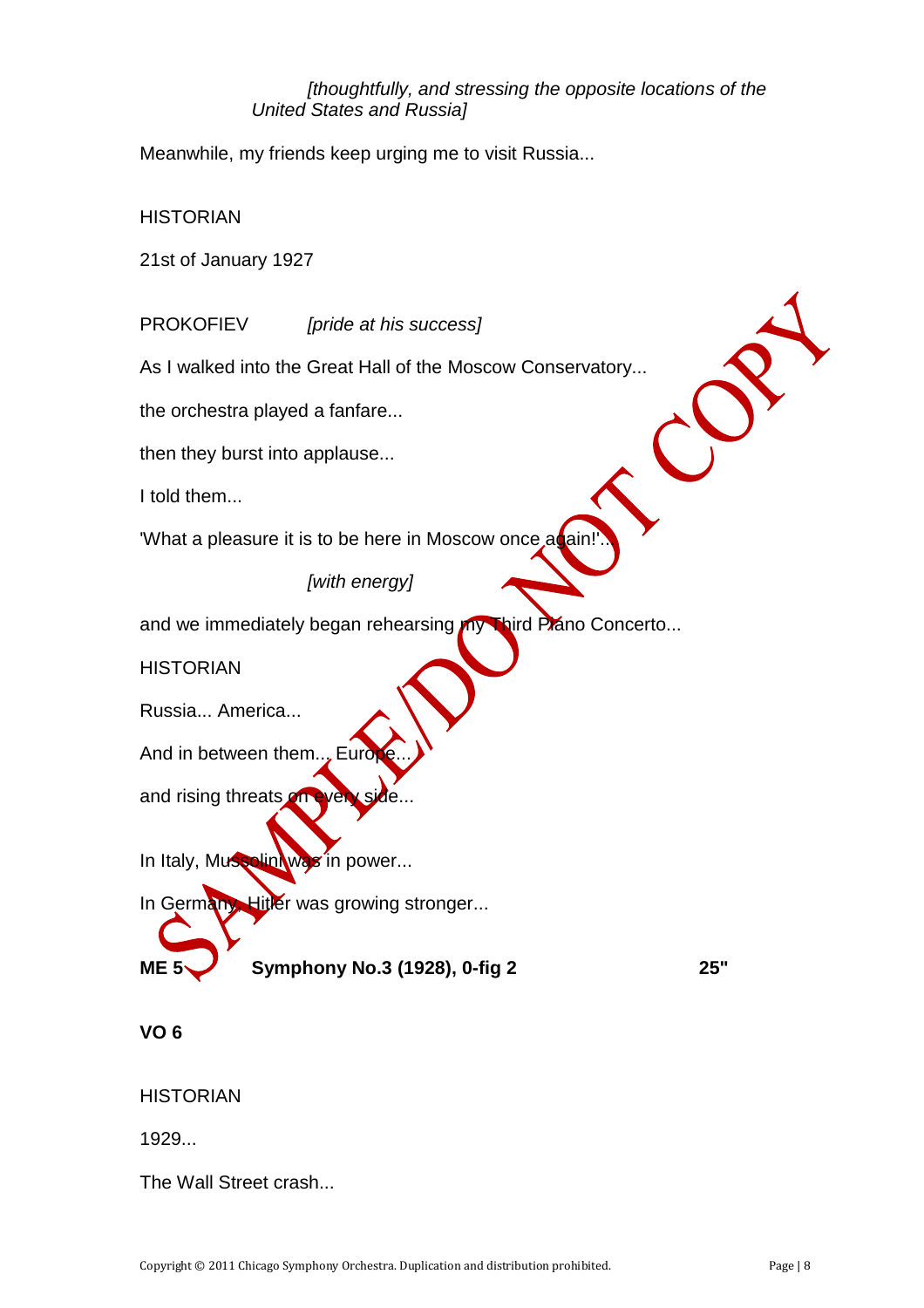and then the Great Depression...

and a mighty struggle to contain the consequences...

Even a composer could yearn for change... and for solutions...

| <b>PROKOFIEV</b><br>[thoughtfully]                                                        |
|-------------------------------------------------------------------------------------------|
| It seems to me                                                                            |
| that music has gone as far as it can go                                                   |
| in size and dissonance and complexity                                                     |
| I want to find a simpler, more melodic style                                              |
| Symphony No.4 (original version, 1929<br>ME <sub>6</sub><br>0-2 beats before fig 2<br>48" |
| VO <sub>7</sub>                                                                           |
| [a close friend, in amazement]<br><b>ACTOR 2</b>                                          |
| Seriozha you write so tenderly these days                                                 |
| <b>HISTORIAN</b>                                                                          |
| 1933 Adolf Hitler is elected Chancellor of Germany                                        |
| Two years later                                                                           |
| the Nazilgovernment revokes the citizenship of all German Jews                            |
| At the very same time in the Soviet Union                                                 |
| Stalin cheers his people with the slogan                                                  |
| <b>ACTOR 2</b><br>[Stalinist slogan]                                                      |
| Life has become better life has become more cheerful                                      |

PROKOFIEV *[speaking to a Western journalist]*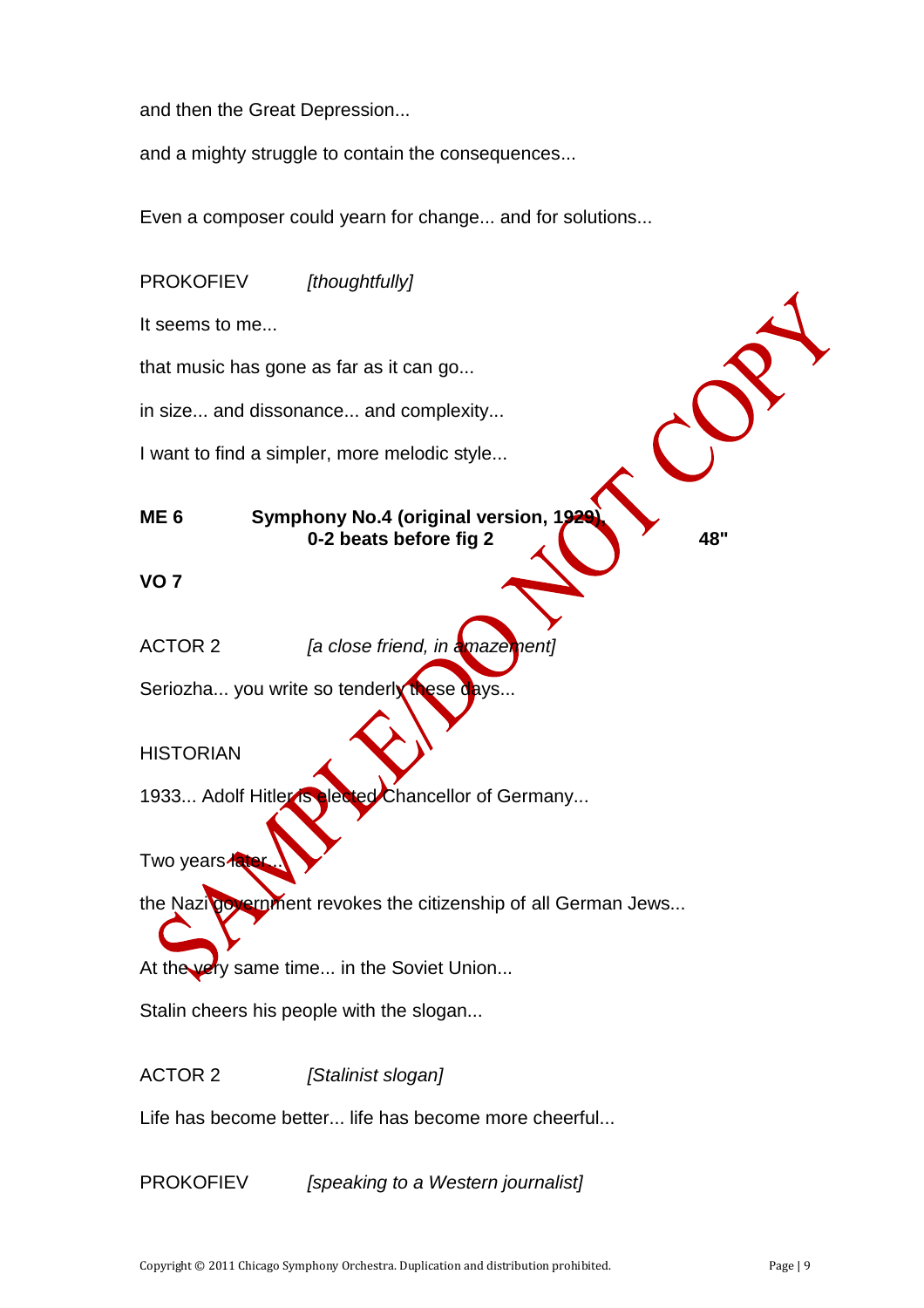I have decided...

The air of foreign lands does not inspire me...

I am Russian... and I cannot live in exile...

I must hear Russian speech, and talk with people dear to me...

This will give me what I lack here in the West...

For their songs are my songs...

Yes, my friend...

I am going home...

Chapter 2: Art for the people

*[embedded audio 6: Stalinist song]*

HISTORIAN *[wait two phrases for music to establish]*

In Stalin's Soviet Union

art... and music...

were controlled by governm

under the banner of a brand new doctrine...

Socialist Realish

ACTOR 2 *[Soviet official announcement]*

Socialist Realism demands of every artist...

a truthful... historically concrete...

representation of revolutionary reality...

linked...

to the ideological transformation and education of the workers...

in the spirit of socialism...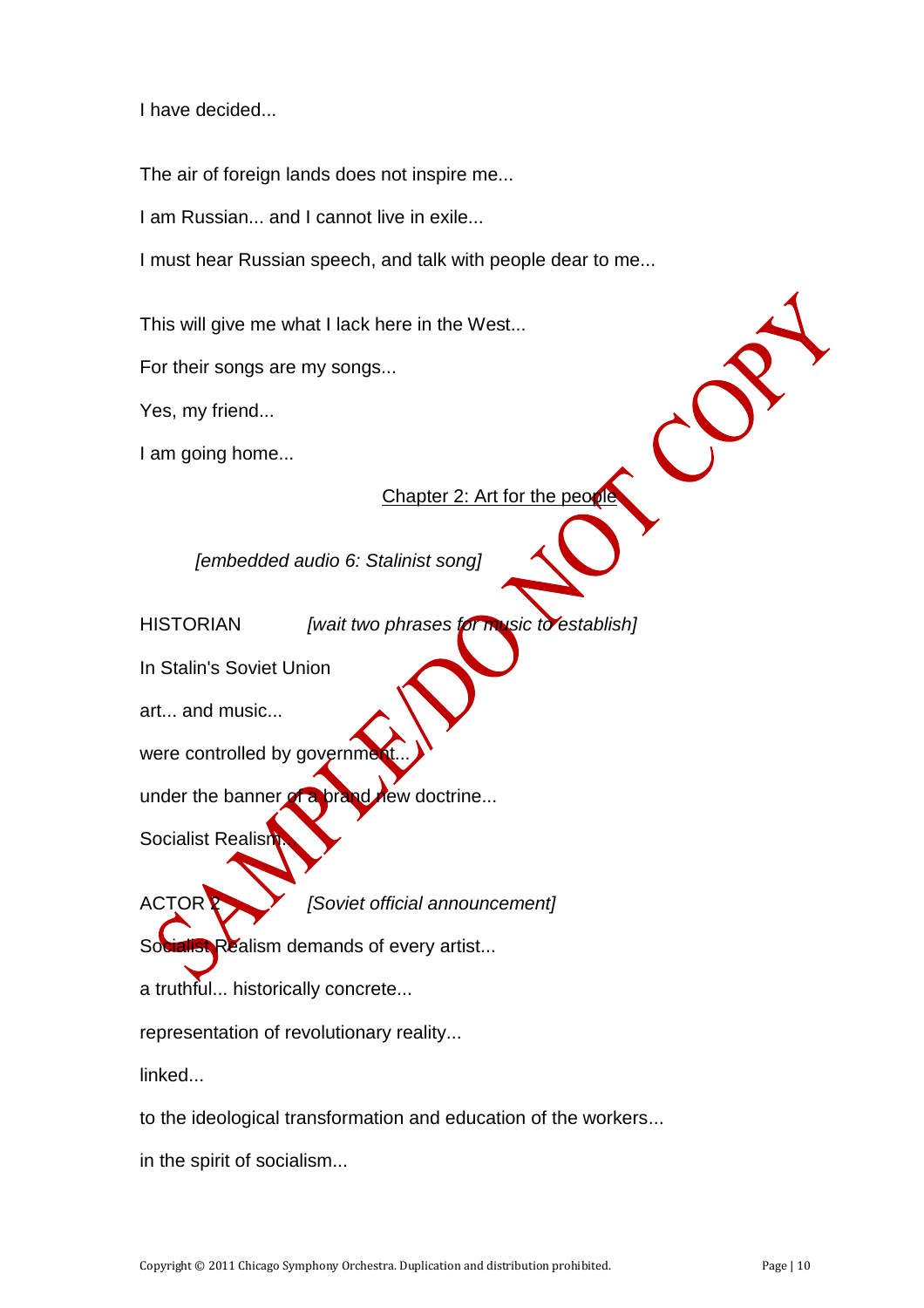PROKOFIEV *[confident]*

This summer...

I composed a cantata...

for the 20th anniversary of the October Revolution...

It's scored for enormous forces...

*[mounting excitement]*

double chorus...

a speaker with a megaphone...

and four orchestras...

including a symphony orchestra...

a military band...

accordions...

and sound effects...

guns... artillery... sirens...

and I have been inspired by

Marx and Engels...

ACTOR 2 *[Marx and Engels striking fear into their enemies]*

A spectre is stalking Europe... the spectre of communism!

**ME 7 Cantata for the 20th Ann (1936), 0-bar and a half after fig 2 (45")**

**VO 8**

ACTOR 2 *[outraged Stalinist official]*

How dare you, Sergei Sergeyevich...

take these words...

which belong not to you but to the people...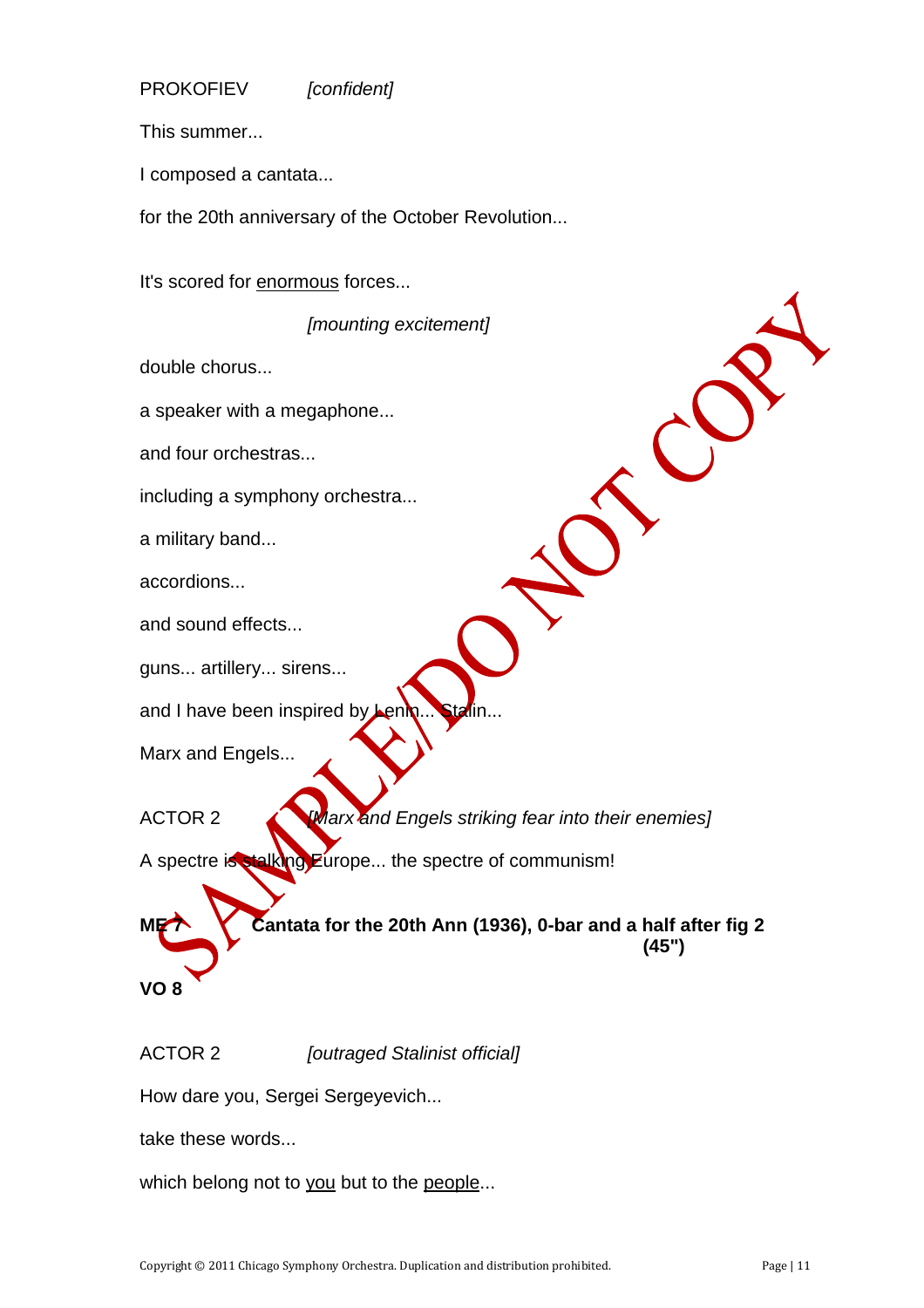and put such music to them?

PROKOFIEV *[still not understanding]*

I spent two months scribbling this cantata...

and it has already caused more indignation than rapture...

What will happen I wonder... when it is performed?

ACTOR 2 *[with anger and deep threat]*

There will be no performance...

**HISTORIAN** 

This was one of the darkest times in Soviet history.

The Terror...

ACTOR 2 *[one of the great lines of 20th century Russian literature]*

A time when only the dead smiled...

**HISTORIAN** 

Arrests... show trials... executions... mass imprisonments...

Then one day... Prokefiev was approached...

by the Soviet Union most famous film director...

Sergei Eisenstein

He was shooting a new patriotic movie...

about mediaeval Russia...

and its heroic struggles with its evil Western enemies...

ACTOR 2 *[Eisenstein, recalling with pride]*

Every night... at midnight... I come out of the projection room...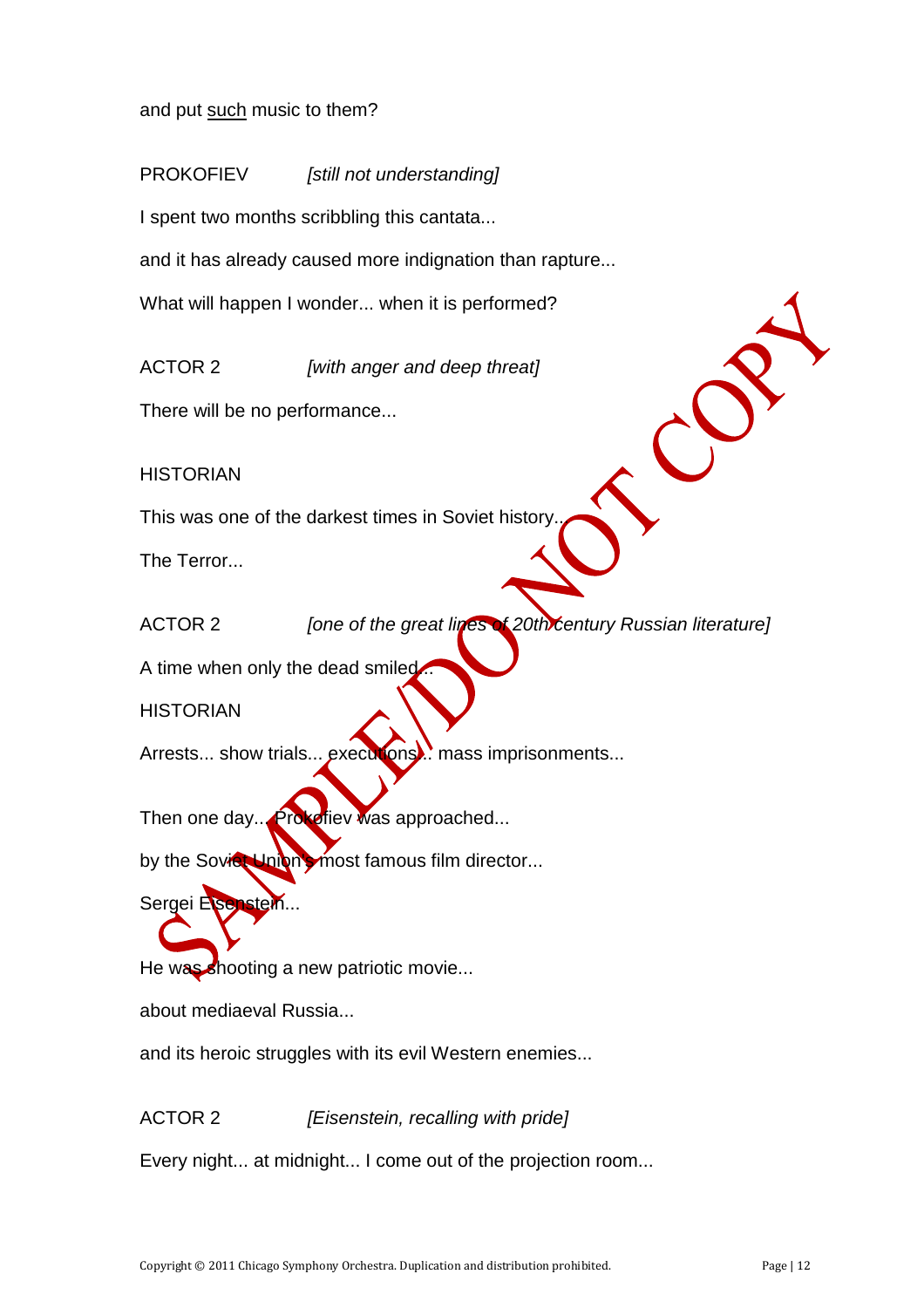and I feel completely calm...

For I know that at exactly 11.55 next morning,

a small, blue car will drive through the studio gates...

Sergei Prokofiev will get out of it...

and in his hands will be the next day's piece of music...

for 'Alexander Nevsky'...

**ME 8 Alexander Nevsky (1938), figs 32-34 (1'30")**

**VO 9**

**HISTORIAN** 

The 22nd of June 1941...

PROKOFIEV *[remembering another great turning-point in history]*

It was a warm and sunny morning...

and I was sitting at my desk...

when the watchman's wife appeared.

WOMAN *[in fear]*

HISTORIAN

The Germans are invading us!

They're bombing our cities!

Four and half million troops of the Axis Powers...

were flowing across a frontier nearly 2,000 miles long...

By September, the enemy was besieging Leningrad...

Inside that starving city... another composer...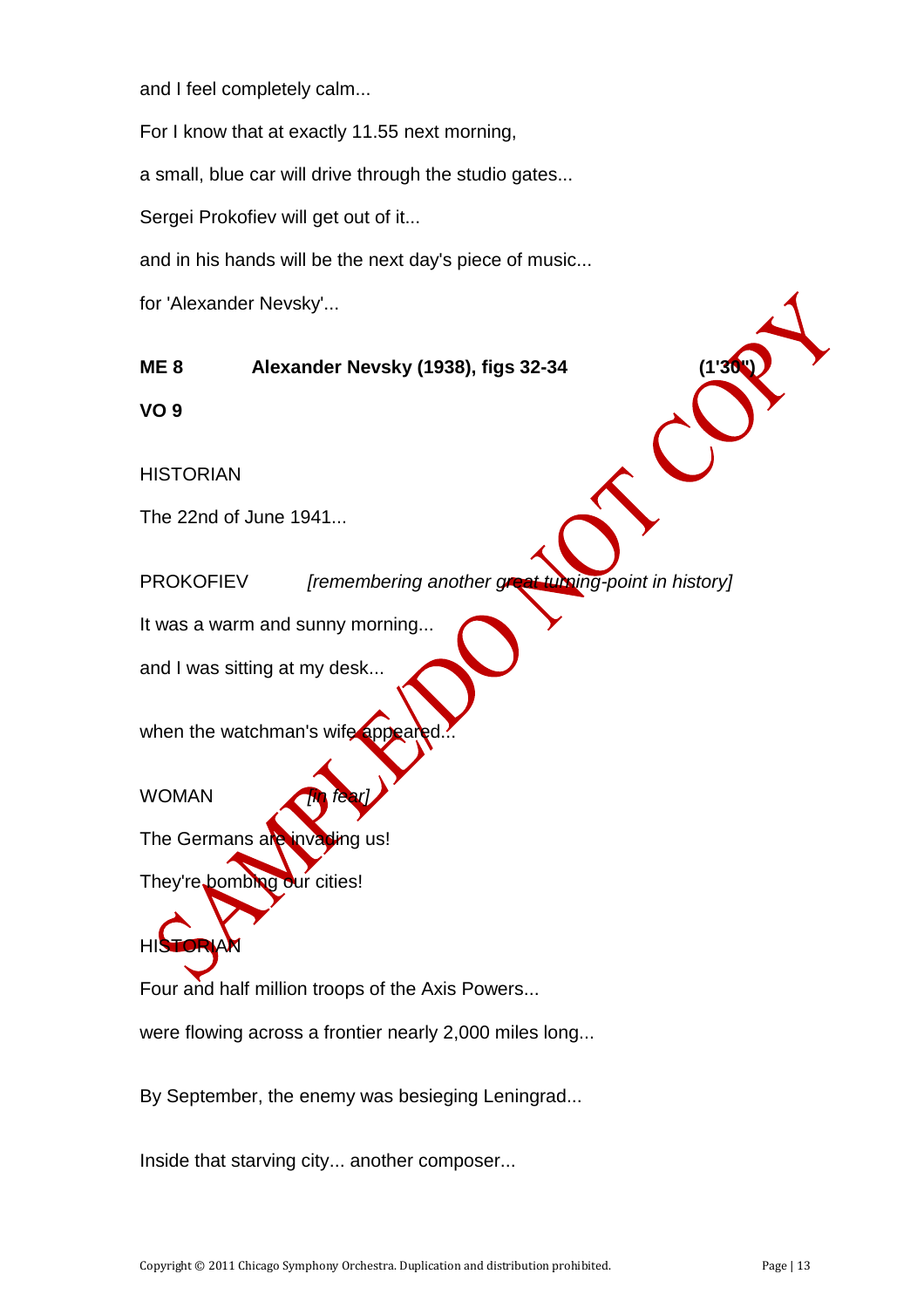Shostakovich... was beginning his Seventh Symphony...

*[Embedded audio 7: opening of the Leningrad symphony]*

SCOS SPARINGS -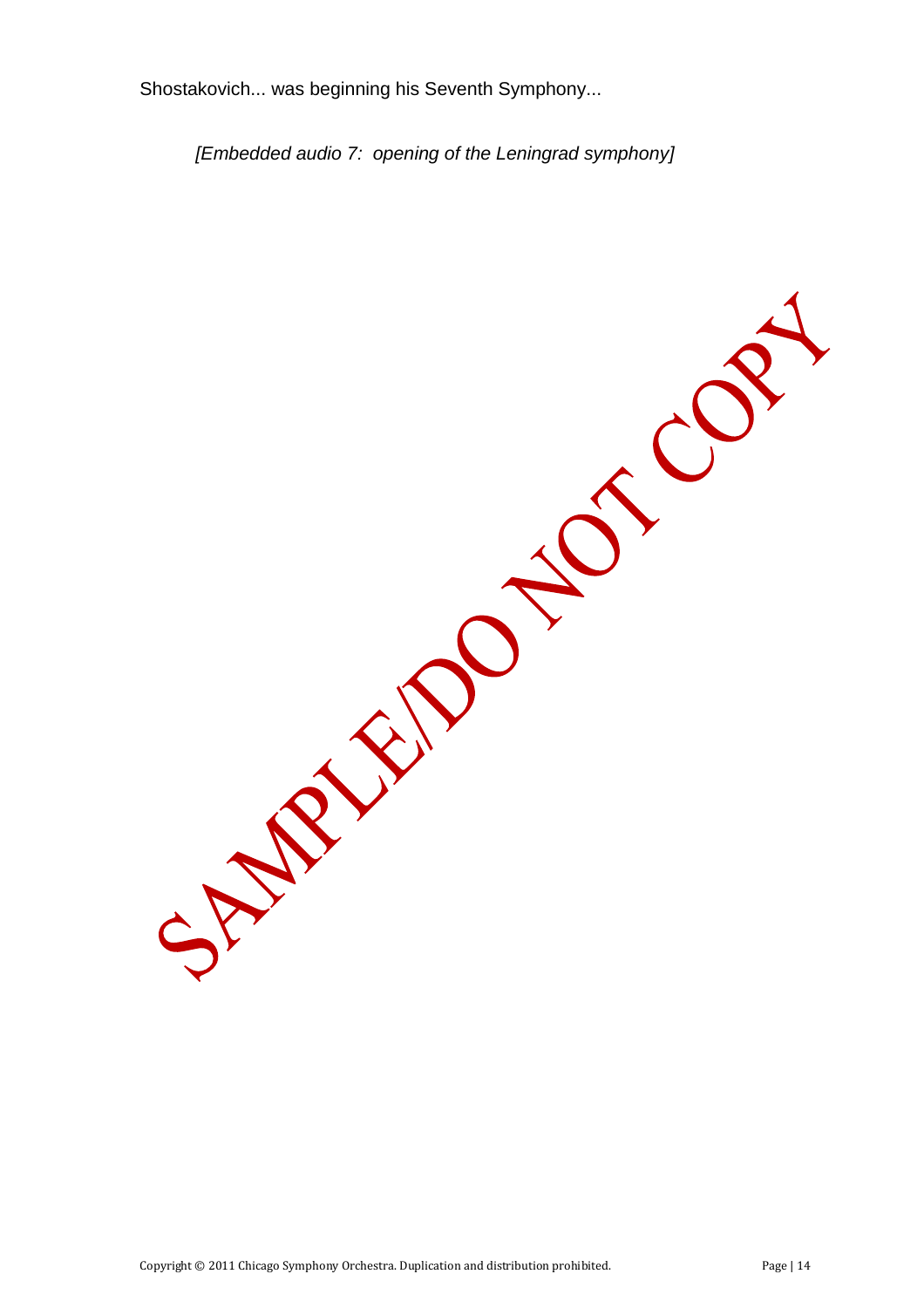HISTORIAN *[wait for the Shostakovich music to establish]*

Time Magazine... 20th of July 1942

ACTOR 2 *[American news journalist, reporting]*

This Sunday... a special NBC symphony broadcast...

will give the whole Western Hemisphere its chance to hear this music...

Its themes are exultations... agonies...

Death and suffering haunt it...

But it prophesies...

the victory of humanity over barbarism...

**HISTORIAN** 

The very next year... in 1943... came two mighty Soviet victories...

In February... Stalingrad...

In August... Kursk...

Slowly... the Red Army began to push the Wehrmacht back to Germany...

Chapter 3: Movement 1

ACTOR 2 *[another composer, Khachaturian, recollecting]*

The following spring... a group of us...

all Soviet composers...

were sent to a peaceful village in the countryside...

where we worked together...

in an atmosphere of friendship... and of hope...

PROKOFIEV *[writing to a close friend]*

Our room is big and quiet...

they feed us wonderfully...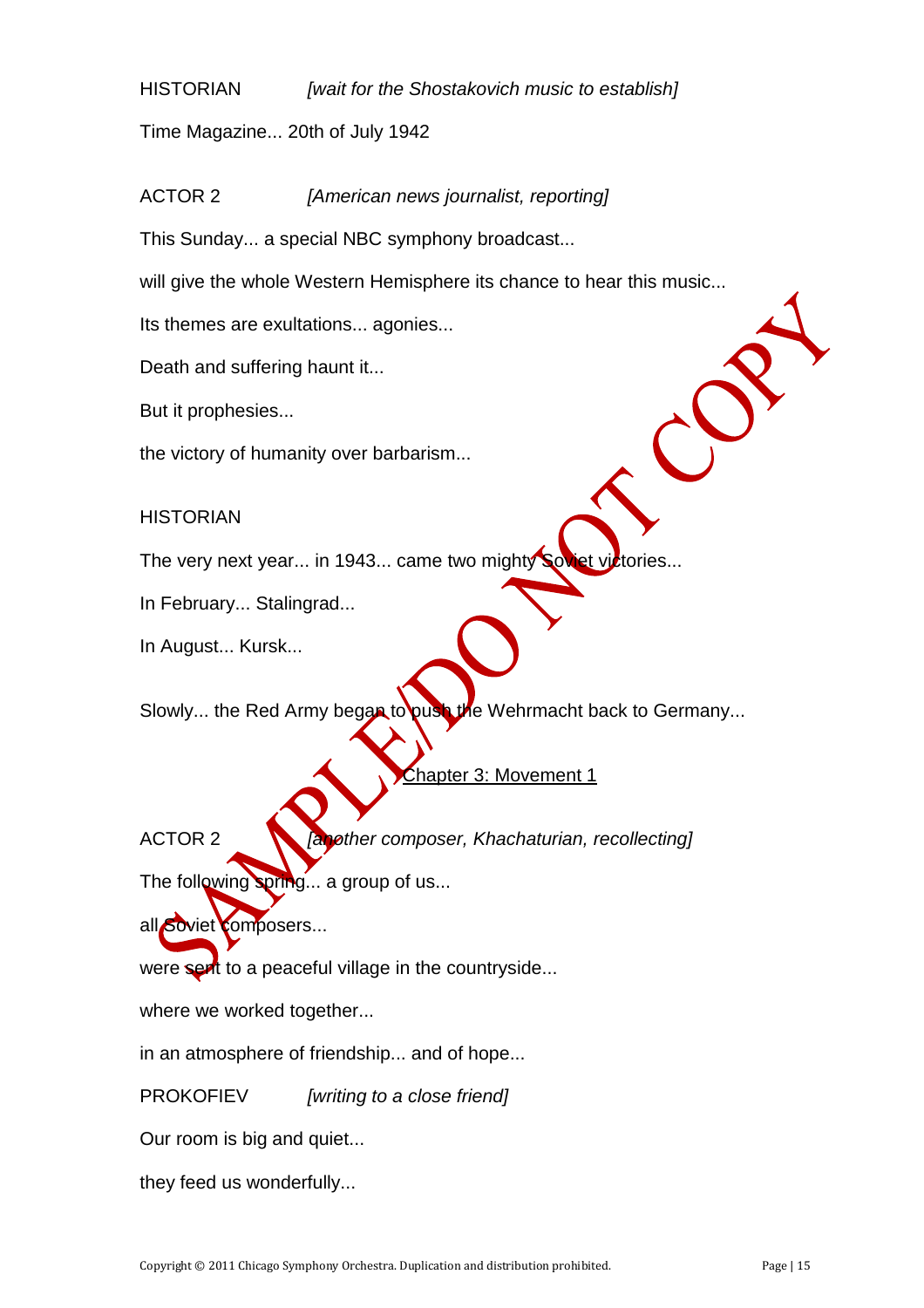and all around is forest...

with fresh young leaves...

and wild flowers...

and the smell of pine-needles...

**ME 9 Mvt 1, from opening to bar 7 (22") VO 10** PROKOFIEV *[thoughtful, but speaking in public]* I seek a music that speaks of heroism... and the new man... and his struggle to overcome great obstacles **ME 10 Mvt 1, from fig 3, bars 1-5 (20") VO 11** PROKOFIEV *[speak* I admire Shostakovich but I find a lack of clarity in his melodies... I want to write melodies that are understood by many people... that are simple... and singable... **ME 11 Mvt 1, from fig 6 bar 1 to fig 7 bar 1 (26")**

**VO 12**

PROKOFIEV *[speaking in public]*

People sometimes say my music sometimes is 'grotesque'...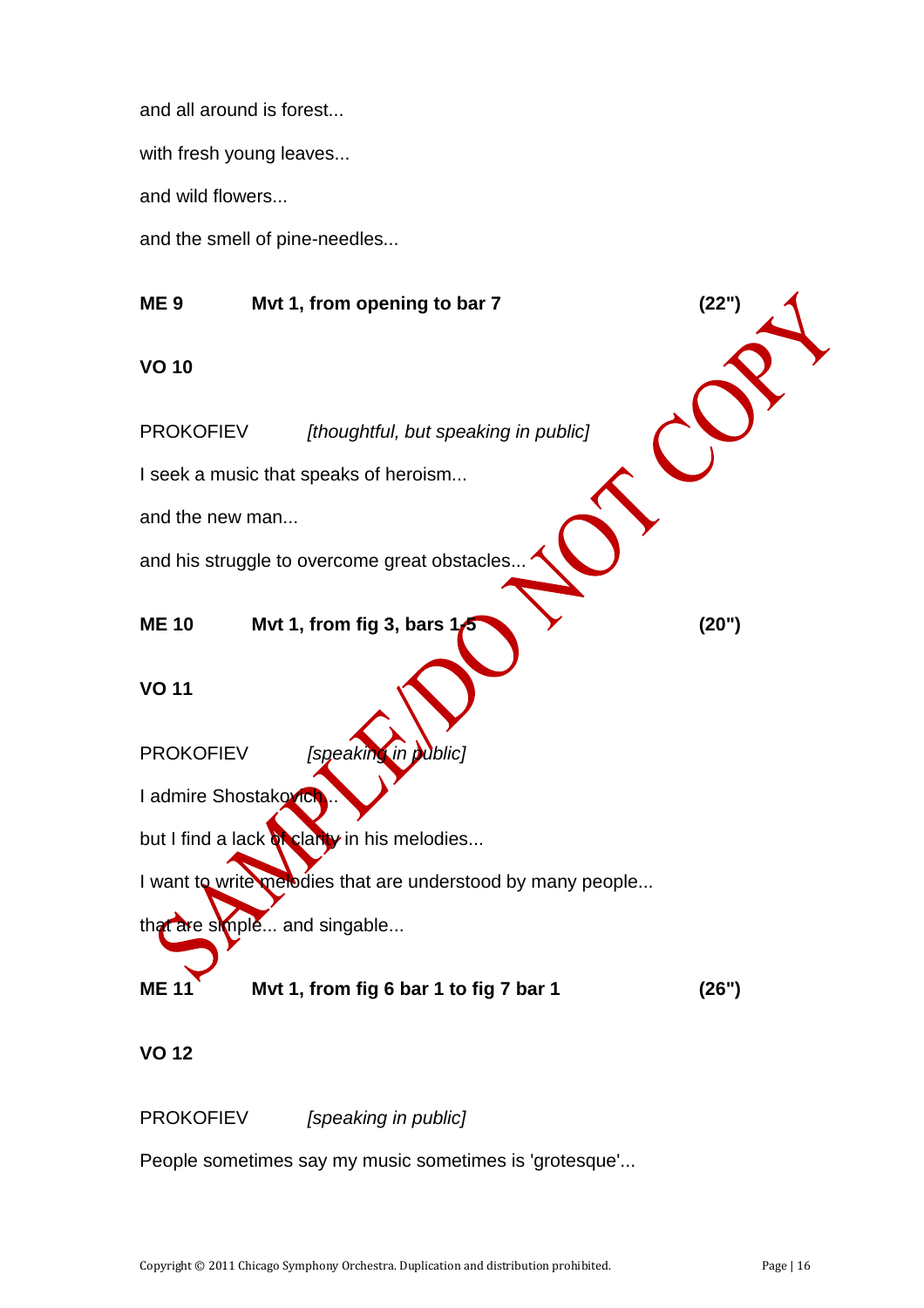But I dislike this word...

I prefer...

'satire... laughter... mockery...'

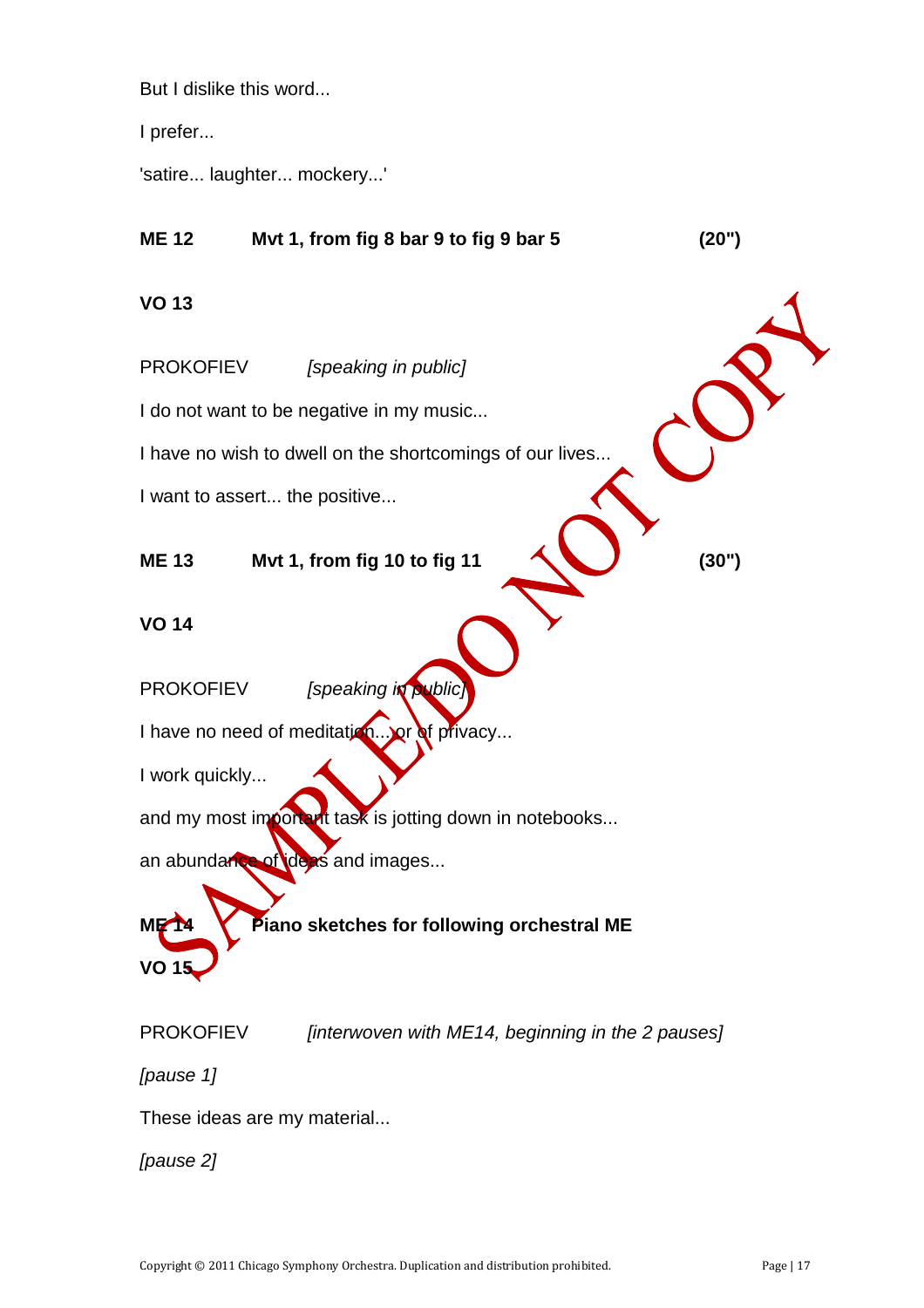which I weigh and ponder...

*[piano re-enters with third fragment, in octaves]*

and then... transform into my symphony...

# *attacca from ME 14 into ME 15*



#### **HISTORIAN**

On the 20th of April 1945...

four months after the first performance of this symphony...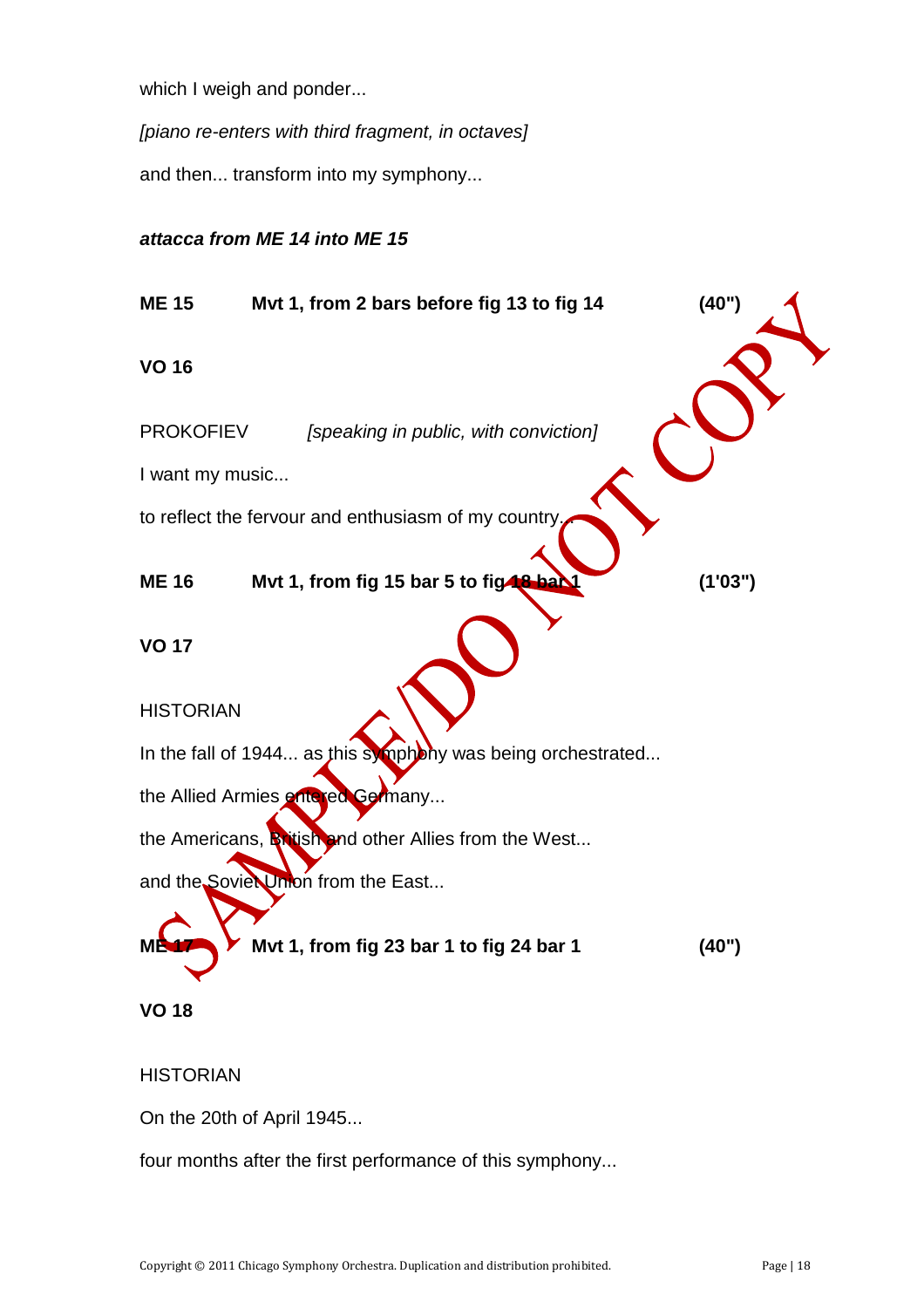began... the Battle of Berlin...

# **ME 18 Piano sketch for next orchestral ME**

*attacca*

**ME 19 Mvt 1, from fig 25 to end (34")**

Chapter 4: Movement 2

**VO 19**

PROKOFIEV *[with pride]*

My Fifth Symphony is intended as a hymn to free and happy Man...

to his mighty powers...

to his pure and noble spirit...

ACTOR 2 *[Western erstwhile friend, with some venom]*

It was obvious to me...

Prokofiev welcomed the artistic doctrines of the Communists...

because they fitted with his own ideas...

about what music ought to be...

**HISTORY** 

Twenty-five years earlier... in New York...

this Russian composer had become a Christian Scientist...

PROKOFIEV *[remembering Christian Science slogans]*

Fear is the devil!

We should accomplish more!

The soul cannot be touched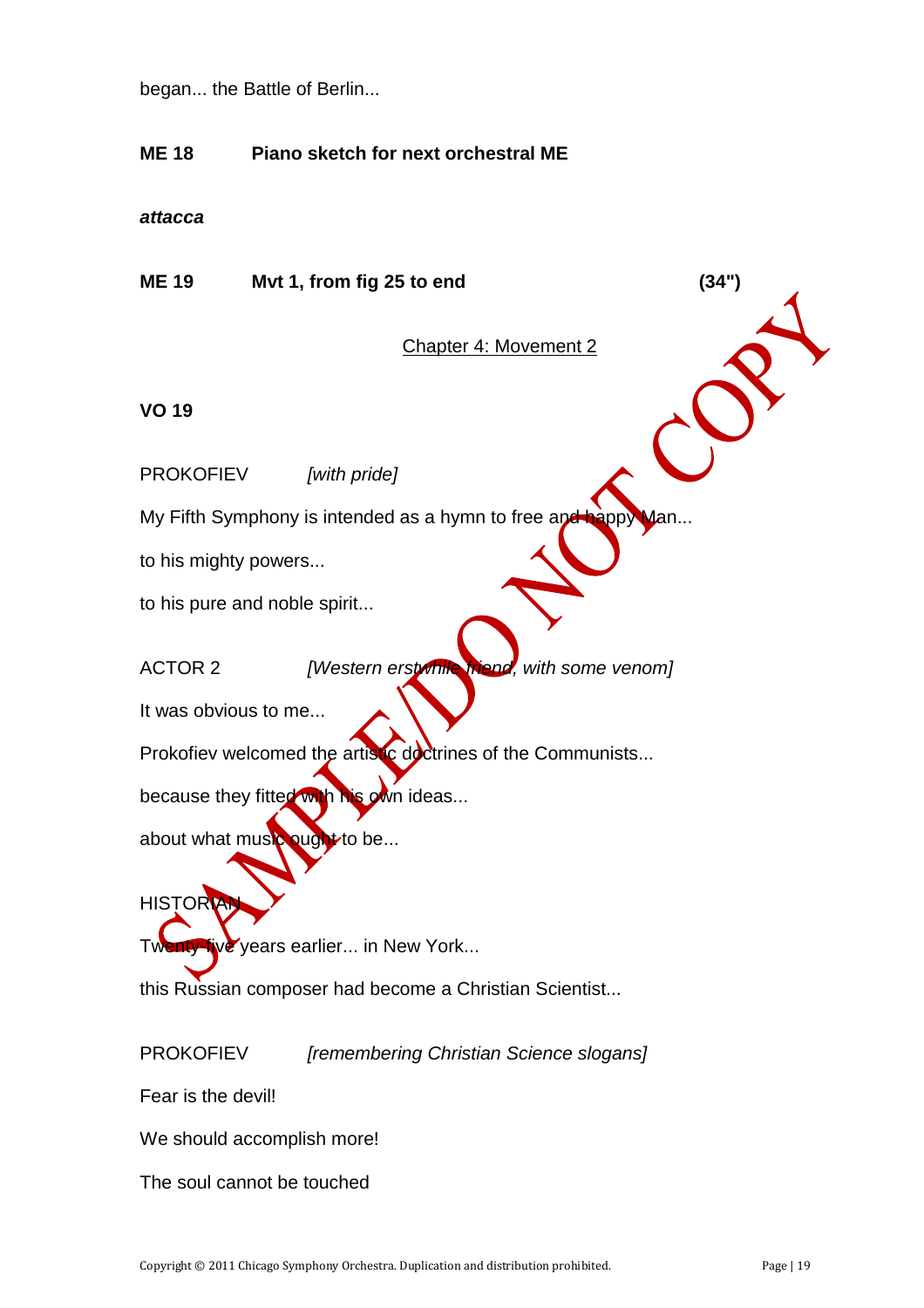by outside laws and power!

**HISTORIAN** 

Soviet Socialist Realism...

and American Christian Science...

both appealed...

to a man who loved happy endings...

PROKOFIEV *[thinking with joy of one of his most popular pieces]* 

In 1935 I was commissioned...

SP PRI

to write a four-act ballet...

...'Romeo and Juliet'...

**ME 20 Romeo & Juliet, mvt 10, fig 50 to fig 51 (13")**